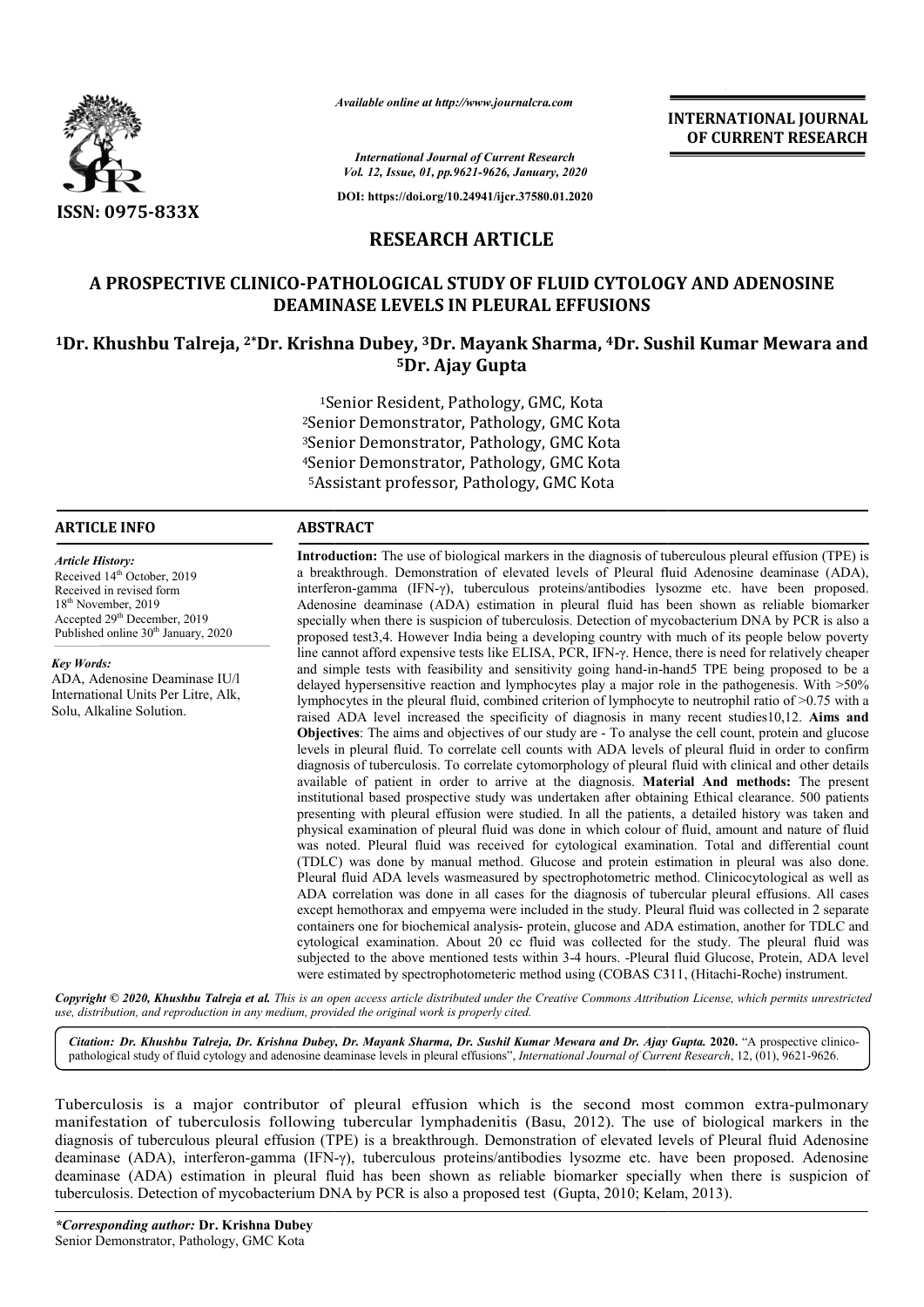However India being a developing country with much of its people below poverty line cannot afford expensive tests like ELISA, PCR, IFN-γ. Hence, there is need for relatively cheaper and simple tests with feasibility and sensitivity going hand-in-hand (Ungerer, 1994) TPE being proposed to be a delayed hypersensitive reaction and lymphocytes play a major role in the pathogenesis. With >50% lymphocytes in the pleural fluid, combined criterion of lymphocyte to neutrophil ratio of >0.75 with a raised ADA level increased the specificity of diagnosis in many recent studies (Burges, 1995; Shirish M Kawathalkar). The present study is aimed to observe the diagnostic correlation of cytological examination of pleural fluid and Adenosine deaminase levels (ADA) in cases of pleural effusions..

#### **AIMS AND OBJECTIVES**

#### **The aims and objectives of our study are**

- To analyse the cell count, protein and glucose levels in pleural fluid.
- To correlate cell counts with ADA levels of pleural fluid in order to confirm diagnosis of tuberculosis.

#### **MATERIALS AND METHODS**

The present institutional based prospective study was undertaken after obtaining Ethical clearance. 500 patients presenting with pleural effusion were studied. In all the patients, a detailed history was taken and physical examination of pleural fluid was done in which colour of fluid, amount and nature of fluid was noted. Pleural fluid was received for cytological examination. Total and differential count (TDLC) was done by manual method. Glucose and protein estimation in pleural was also done. Pleural fluid ADA levels was measured by spectrophotometric method. Clinicocytological as well as ADA correlation was done in all cases for the diagnosis of tubercular pleural effusions. All cases except hemothorax and empyema were included in the study. Pleural fluid was collected in 2 separate containers one for biochemical analysis- protein, glucose and ADA estimation, another for TDLC and cytological examination. About 20 cc fluid was collected for the study. The pleural fluid was subjected to the above mentioned tests within 3-4 hours. -Pleural fluid Glucose, Protein, ADA level were estimated by spectrophotometeric method using (COBAS C311, (Hitachi-Roche) instrument.

#### **METHODS**

**TDLC:** Total leucocyte count (TLC) of pleural fluid was performed after dilution, with WBC diluting fluid (Turk's fluid) in a improved Neubauer's chamber and the cells were counted. For Differential leucocyte counts (DLC) -pleural fluid was centrifuged at 3000 rpm for 15 minutes. The slides were prepared from the sediment and stained with Field's stain or Giemsa stain and examined.

#### **Pleural fluid glucose estimation:**

**Automated Method:** The glucose oxidase reagent was used and tests were performed in fully automated analyser of Hitachi/ Roche- model-902.

#### **Pleural fluid protein estimation**

**Automated Method:** The colour intensity is directly proportion to the protein concentration which can be determined photometrically. The entire tests were performed by Biuret method in fully automated analyser of Hitachi/ Roche- model-501.

4.PLEURAL FLUID ADA was determined by spectrophotometric method using. (COBAS C311, Hitachi-Roche) instrument by Galanti and Giusti 1974.

Measurement Of ADA

#### **Principle:**

The adenosine deaminase assay is based on the enzymatic deamination of adenosine to inosine which is converted to hypoxanthine by purine nucleoside phosphorylase (PNP). Hypoxanthine is then converted to uric acid and hydrogen peroxide (H2O2) by xanthine oxidase (XOD) H2O2 is further reacted with N-ethyl-N- (2-hydroxyl-3-sulfopropyl) 3-methylaniline (EMSPT) and 4 amino antipyrine (4-AA) in the presence of peroxidase (POD) to generate quinine dye which is monitored in a kinetic manner.

#### 5.PLEURAL FLUID CYTOLOGY:

Method of preparation of smear-

About 20 mL of pleural fluid was taken for cytological examination.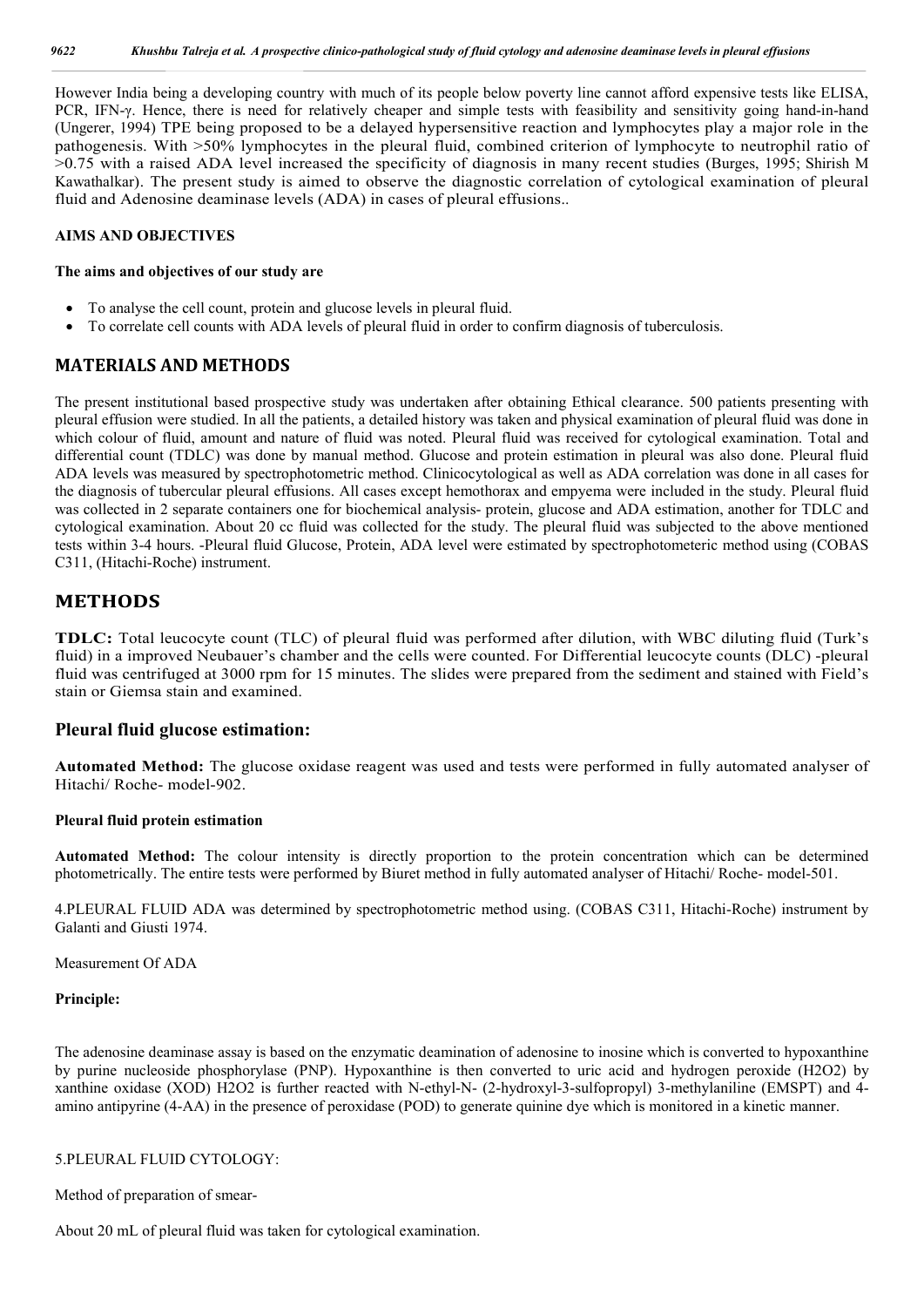The fluid was centrifuged in a conical tube at 1500 rpm for 5-10 minutes. The supernatant was discarded and smears were made from the sediment, rapidly wet fixed in 95% ethanol, for Papanicolou stain.<br>
• Papanicolaou Staining Method

• Papanicolaou Staining Method<br>• Papanicolaou staining method is the routine staining procedure used in cytopathology laboratory. This technique is named after Dr. George N. Papanicolaou, the father of exfoliative cytology.

The Papanicolaou stain results in well stained nuclear chromatin, differential cytoplasmic counterstaining and cytoplasmic transparency.

#### **STATISTICAL ANALYSIS**

Sample size:

Sample size determination

$$
n{=}\frac{\frac{22}{\sigma Z}}{E^2}
$$

Where  $\sigma$  is Standard Deviation found to be 0.57

Absolute error, E was considered to be 5% and Standard Normal variate z at 5% level of significance was 1.96

 $N = (0.57)^{2}(1.96)^{2}$  $(0.05)^2$  $= 1.248$ 0.0025  $= 499.25 \approx 500$  sample Sample size = 500 For further analysis of data, various suitable statistical test were used so as to fulfill the objects of study.

Duration of study  $= 1$  year For statistical analysis chi-square test was used

$$
\chi^2 = \left(\frac{(O - E)^2}{E}\right)
$$

 $x =$ chi square value  $O =$  observed value  $E$  = expected value

#### **OBSERVATIONS**

- A clinicopathological prospective study was done in patients who presented with pleural effusion at Geetanjali Medical College and Hospital, Udaipur during a period of one and half years from January 2016 to June 2017. A total of 500 cases were studied in the present study.
- The pleural fluid physical examination, cell count, ADA estimation and cytological examination were done to diagnose them as tubercular effusion, malignant effusion, suppurative or transudative effusion.

predominance was also seen in malignant pleural effusion (68.83%) but total leucocyte count was much lower (mean<br>predominance was also seen in malignant pleural effusion (68.83%) but total leucocyte count was much lower (m **Total and differential leucocyte count in pleural fluid:** The mean total WBC count in the cases of tuberculous pleural effusion was 1761.82 cells/mm among which majority of cells (73.32%) were lymphocytes. Lymphocyte 995.56/cmm) than that in tubercular effusion. Suppurative effusions showed Neutrophil predominance (95.00%) and total leucocyte count in range of 1000 to 10,000/cmm with mean of 2366/cmm. 350 of 370 i.e. 92.59% of cases of tuberculous pleural effusion and 70 of 90 i.e. 77.78% of malignant cases showed lymphocyte predominance (>50%) in pleural fluid cytology. In transudative pleural effusion, the total leucocyte count was low (mean 4 cells/cmm) and all were lymphocyte on differential leucocyte count. (Table1). The ADA levels ranged between was in the range of (13- 157 U/L) among the tuberculous cases with a mean value of 76.29±30.91 U/L. The mean value of ADA among non tuberculous (malignant, acute suppurative, taransudative) cases was 26.77±19.09 U/L (Table 11).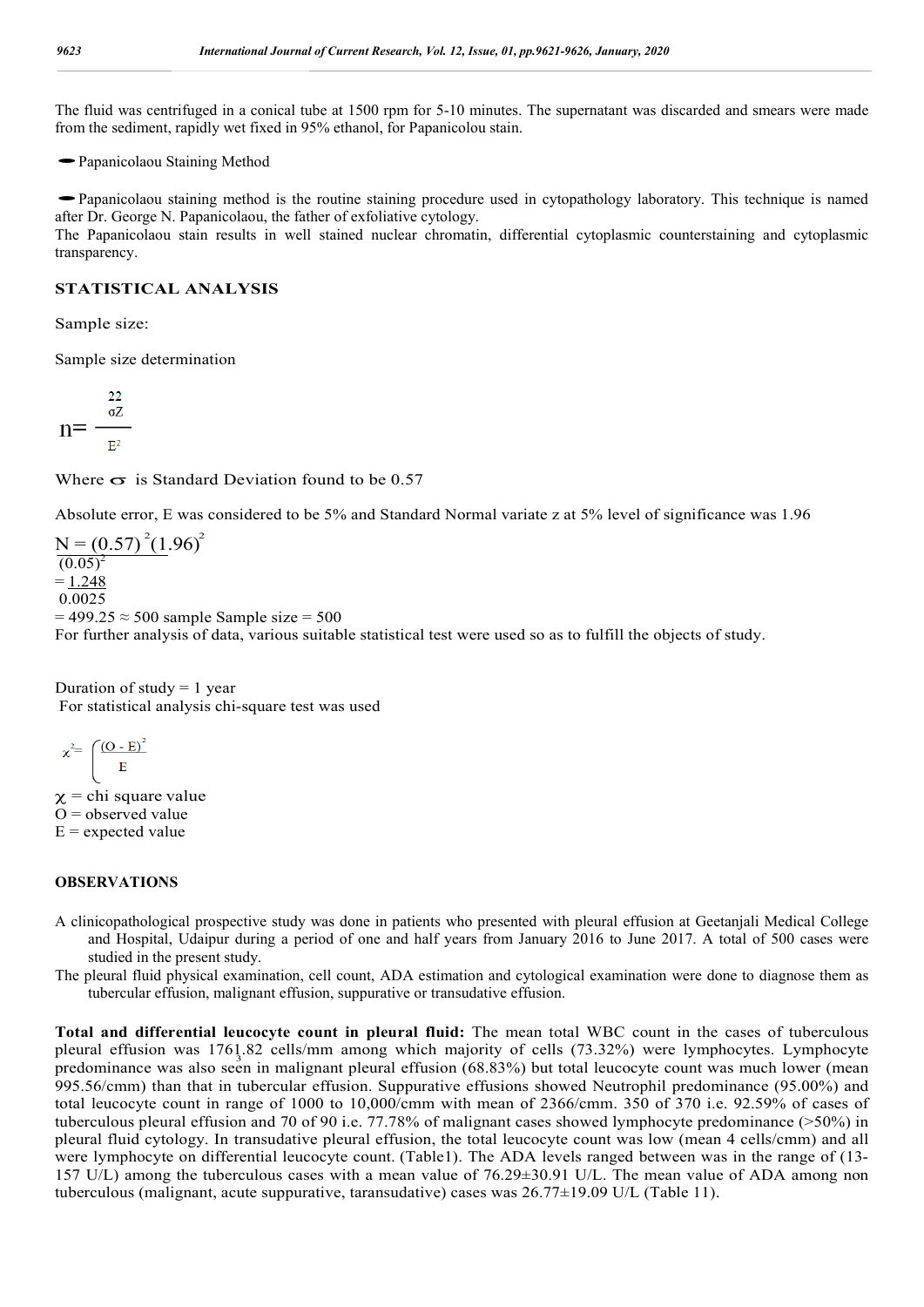**Pleural Fluid ADA at 40 U/L Cutoff Values:** A specificity of 83.08% was obtained at a cut off value of 40U/L, and the sensitivity of the test was 88.92% (Table 12). A specificity of 100% was obtained at a cut off value of 63U/L, of pleural fluid ADA levels but the sensitivity of the test dropped to a low 68.38% in tubercular pleural effusion. A definitive diagnosis of tuberculous pleural effusion can thus be made at ADA level above 63U/L. (Table 13).

| Mean Values                | ГB      |           | NTB         |            |
|----------------------------|---------|-----------|-------------|------------|
|                            |         | Malignant | Suppurative | Transudate |
| Total WBC count (cells/mm) |         |           |             |            |
|                            | 1761.82 | 995.56    | 2366.67     | 2.50       |
| Neutrophils $(\% )$        | 20.50   | 24.67     | 77.00       | 3.50       |
| Lymphocytes $(\% )$        | 93.32   | 80.83     | 17.00       | 2.55       |

(By Student's 't' test 'p' value of lymphocyte% : TB V/s Malig p>0.05; TB V/s SP p<0.001)

#### **The pleural fluid Biochemistry**

#### **2. Protein and glucose in pleural effusion**

#### **Table 2. Levels of Protein and Glucose in Pleural Effusion**

| Mean Values            | TB.             |                     | NTR                  |                   |
|------------------------|-----------------|---------------------|----------------------|-------------------|
|                        |                 | Malignant           | Suppurative          | Transudate        |
| Fluid Glucose (mg/dl)  | $30.16\pm11.16$ | $25.12 \pm 18.49**$ | $15.22 \pm 21.34$ ** | 74.26±19.37**     |
| Fluid Protein $(g/dl)$ | $3.96 \pm 1.32$ | $11.49 \pm 1.17**$  | $8.94 \pm 2.11$ **   | $2.8 \pm 2.07$ ** |
| ** $P<0.001$ (HS)      |                 |                     |                      |                   |





| Table 11. Pleural Fluid ADA Levels in pleural effusion cases |  |  |  |  |  |
|--------------------------------------------------------------|--|--|--|--|--|
|--------------------------------------------------------------|--|--|--|--|--|

|                    | Mean $(U/L)$        | Minimum $(U/L)$ | Maximum $(U/L)$ |
|--------------------|---------------------|-----------------|-----------------|
| TB                 | $76.29 \pm 30.91$   | 13.00           | 157.00          |
| <b>MALIGNANT</b>   | $23.95 \pm 14.71**$ | 7.20            | 62.40           |
| <b>SUPPURATIVE</b> | $36.86 \pm 10.52**$ | 20.00           | 50.00           |
| <b>TRANSUDATE</b>  | $9.15 \pm 5.30**$   | 5.40            | 12.90           |

\*\*p<0.001 (HS); when TB V/s M; TB V/s SN & TB V/s T

#### **Table 12. Significance of Pleural Fluid ADA at 40 U/L Cutoff Value**

| ADA levels            | TR  | NTR | Total |
|-----------------------|-----|-----|-------|
| Positive $(ADA > 40)$ | 330 |     | 351   |
| Negative $(ADA < 40)$ | 40  | -10 | 149   |
| Total                 | 370 | 130 | 500   |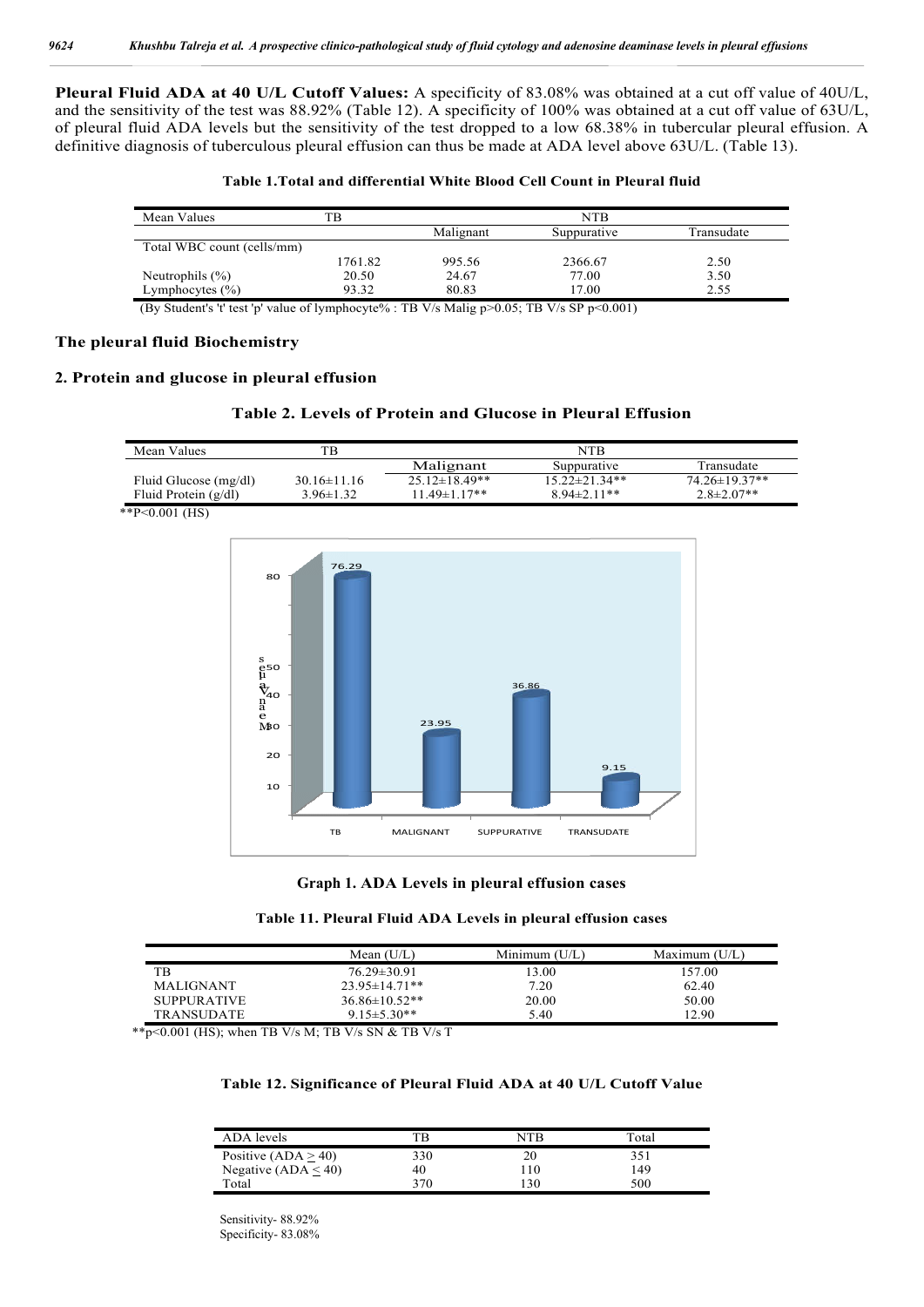Positive Predictive Value- 93.73% Negative Predictive Value- 72.48% Percentage of False Negatives- 11.08% Percentage of False Positives - 16.92%

#### **Table 13. Significance of Pleural Fluid ADA at 63 U/L Cutoff Values**

|                           | тF  | NTR  | Total |
|---------------------------|-----|------|-------|
| Positive (ADA $\geq$ 63)  | 253 |      | دد∠   |
| Negative (ADA $\leq 63$ ) | 117 | l 30 | 247   |
| Total                     | 370 | .30  | 500   |

Sensitivity- 68.38% Specificity- 100% Positive Predictive Value- 100% Negative Predictive Value- 52.63% Percentage of False Negatives- 31.62% Percentage of False Positives - 0%

#### **Table 16. Comparison of Various Tests and Their Combinations in the Diagnosis of Tuberculous Pleural Effusion**

| Test/Criteria                  | Sensitivity | Specificity | <b>PPV</b> | NPV    |
|--------------------------------|-------------|-------------|------------|--------|
| $ADA > 40$ U/L                 | 88.92%      | 83.08%      | 93.73%     | 72.48% |
| $ADA > 63$ U/L                 | 68.38%      | $100\%$     | $100\%$    | 52.63% |
| ADA $>40$ U/L &                |             |             |            |        |
| $>50\%$ lymphocytes in pleural |             |             |            |        |
| fluid cytology                 | 84.32%      | 94.62%      | 97.81%     | 67.96% |

PPV- positive predictive value; NPV- negative predictive value

| S. No. | Reference                    | No of patients | TВ  | <b>NTB</b> | Sensitivity | Specificity | Cut off level    |
|--------|------------------------------|----------------|-----|------------|-------------|-------------|------------------|
|        | Ocana et al (1983)           | 182            | 46  | 136        | 100%        | 97%         | 45 U/L           |
| 2.     | Martinez et al (1986)        | 74             | 38  | 36         | 100%        | 97%         | 50 U/L           |
| 3.     | Strankinga et al (1987)      | 86             | 10  | 76         | 100%        | 87%         | 53 U/L           |
| 4.     | Rajendra Prasad et al (1992) | 47             | 21  | 26         | 100%        | 100%        | $30$ U/L         |
| 5.     | O.P. Mishra et al (1993)80   | 55             | 31  | 24         | 81%         | 75%         | 38 U/L           |
| 6.     | Valdes et al (1993)          | 405            | 91  | 314        | 100%        | 95%         | $47$ U/L         |
| 7.     | Burgess L.J. et al $(1996)$  | 303            | 143 | 160        | 90%         | 89%         | 50U/L            |
| 8.     | Pedro et al $(1997)$         | 254            | 254 | <b>.</b>   | 100%        | 93%         | $47$ U/L         |
| 9.     | S.K. Sharma et al (1997)     | 75             | 48  | 27         | 83.3%       | 66.6%       | $35 \text{ U/L}$ |
| 10.    | Maria Virginia et al (2000)  | 140            | 61  | 70         | 88.1%       | 85.7%       | $47$ U/L         |
| 11.    | Mo Lung Chen et al (2004)    | 210            | 63  | 147        | 87.3%       | 91.8%       | 55.8 U/L         |
| 12.    | Present study (2017)         | 500            | 370 | 170        | 89.18%      | 84.61%      | $40$ U/L         |

Pleural fluid ADA with good parameters emerged as a single best diagnostic test for tuberculous pleural effusion. Combined use of pleural fluid ADA and lymphocyte predominance was found to increase the specificity to 94.62% (Table 16). Table16: Comparison of Various Tests and Their Combinations in the Diagnosis of Tuberculous Pleural Effusion. In settings like ours where tuberculosis still remains the commonest cause of pleural effusion, we need a test which is more sensitive rather than specific. As we know untreated TPE, though may resolve spontaneously only to present as active TB elsewhere in future. Hence it's better to fix the cut off value at a lower range like 40U/L. An effort was made to correlate pleural fluid ADA levels reported by other workers with our study 57,78,79 and has been tabulated in table number 17

#### **Summary and Conclusion**

The present study was conducted on 500 cases of pleural effusion presenting to the Department of Pathology, GMCH, Udaipur between Jan 2016 to June 2017. On the basis of history and clinical examination, various investigations were done on the aspirated pleural fluid. Pleural fluid Cell count, Glucose, protein, ADA and cytology was carried out in all the cases. Results were observed, analysed and were summarised as follows.

- $\circ$  Tuberculosis was the most common cause (74%) of pleural effusion followed by malignancy (17.40%).
- o A definitive tuberculous aetiology was established in 55(14.86%) cases and the rest 315 (85.14%) cases were defined by suggestive criteria for tuberculous origin.
- o A specificity of 100% was obtained at a higher cut off value of 63U/L but the sensitivity decreased to 67.57%. With a positive predictive value of 100% at this level, thus pleural fluid ADA serves as a definite cofirmatory test.
- $\circ$  On combining the criteria of ADA > 40 U/L and lymphocyte predominance (>50%) in TPE cases, though the sensitivity decreased to 83.78%, the specificity increased to 96.15%. Positive Predictive Value was a high 98.41% and Negative Predictive Value was 67.57%.

At the end of this study, pleural fluid ADA emerged as a single best sensitive test with fair specificity as well. It being a simple and less time consuming test is an added advantage. Tuberculosis still remains the leading cause of pleural effusion and ADA with good positive predictive value is a valuable time sparing diagnostic tool. But since it can still